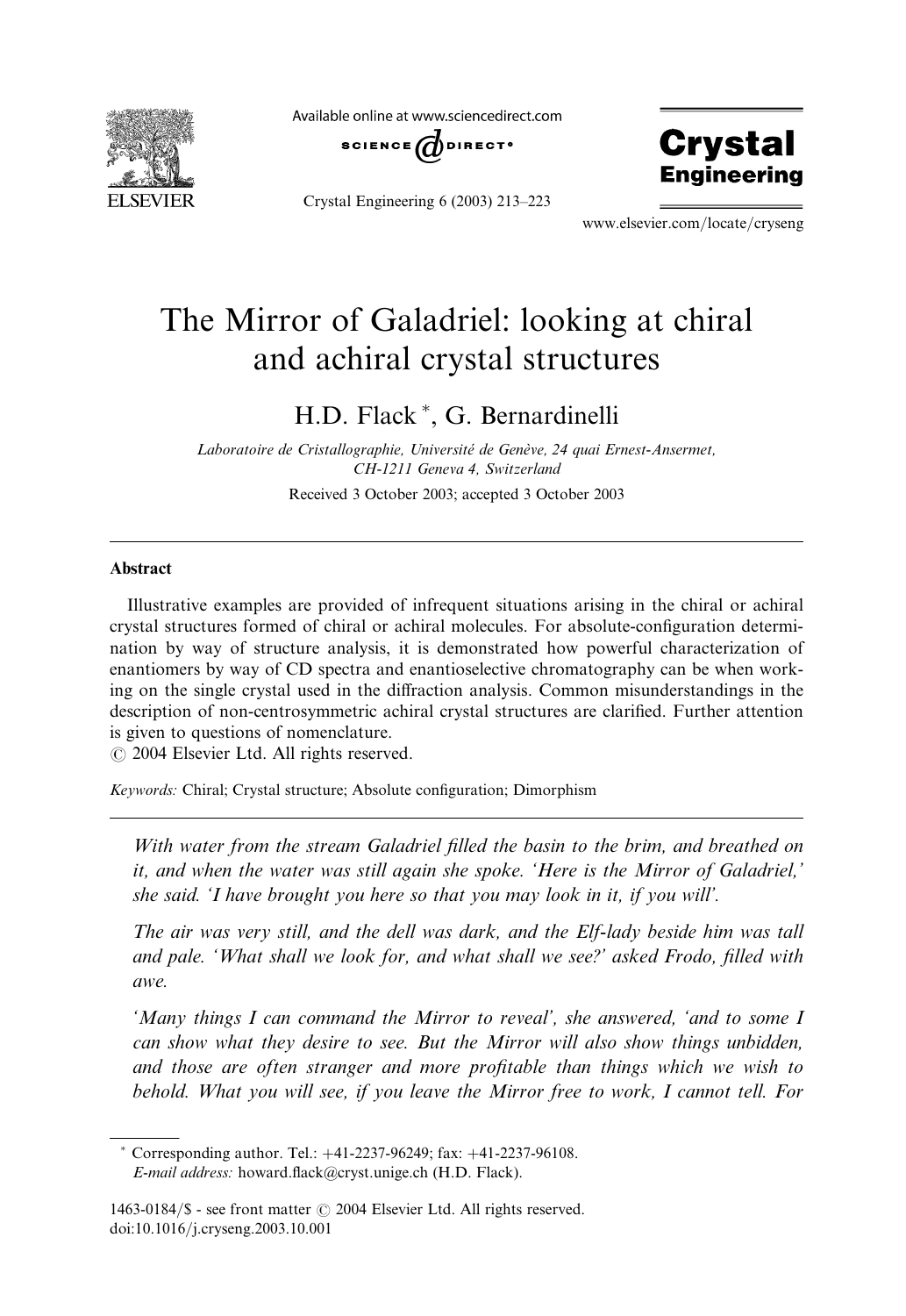it shows things that were, and things that are, and things that yet may be. But which it is that he sees, even the wisest cannot always tell. Do you wish to look?'

Frodo did not answer [\[27\]](#page-10-0).

# 1. Introduction

This paper was written as accompanying notes to a presentation entitled Chirality and achirality in crystal structures made at Indaba IV, Skukuza, South Africa, 17th–22nd August 2003. The presentation consisted of a selection of topics which are of importance for the understanding of the relationship between the chirality or achirality of the molecules forming a crystal structure, the chirality or achirality of the crystal structure itself and the chirality or achirality of the symmetry group of the crystal structure. To a lesser extent time was spent on experimental techniques for the characterization of enantiomers. The notes are entirely complementary to the presentation and do not follow its form. The major sources of written material on the topics of the presentation are the papers Absolute structure and absolute configuration [\[8\],](#page-9-0) Reporting and evaluating absolute-structure and absolute-configuration determination [\[9\]](#page-9-0) and Chiral and achiral crystal structures [\[7\]](#page-9-0), the book Enantiomers, Racemates and Resolutions [\[13\]](#page-9-0) and the Basic Terminology of Stereochemistry, IUPAC Recommendations [\[18\].](#page-9-0) The reader is presumed to be familiar with their content which will not be reproduced here. The space available in the current article is used to highlight some examples unknown to us previously, to describe some examples of the way in which modern physico-chemical techniques can be essential in absolute-configuration determination, to clarify some of our previous writings and to draw conclusions on how structure reporting can be still further improved.

# 2. Solid solutions of enantiomers

#### 2.1. Dimorphism in solid solutions

An instructive example, which seems not to have attracted the attention which it merits, is that of the structural properties of the compound 3,3-diethyl-5-methylpiperidine-2,4-dione (methyprylon) whose chemical diagram is shown in Fig. 1. Ther-



Fig. 1. Chemical diagram of methyprylon. The chiral C atom is marked with a  $*$ .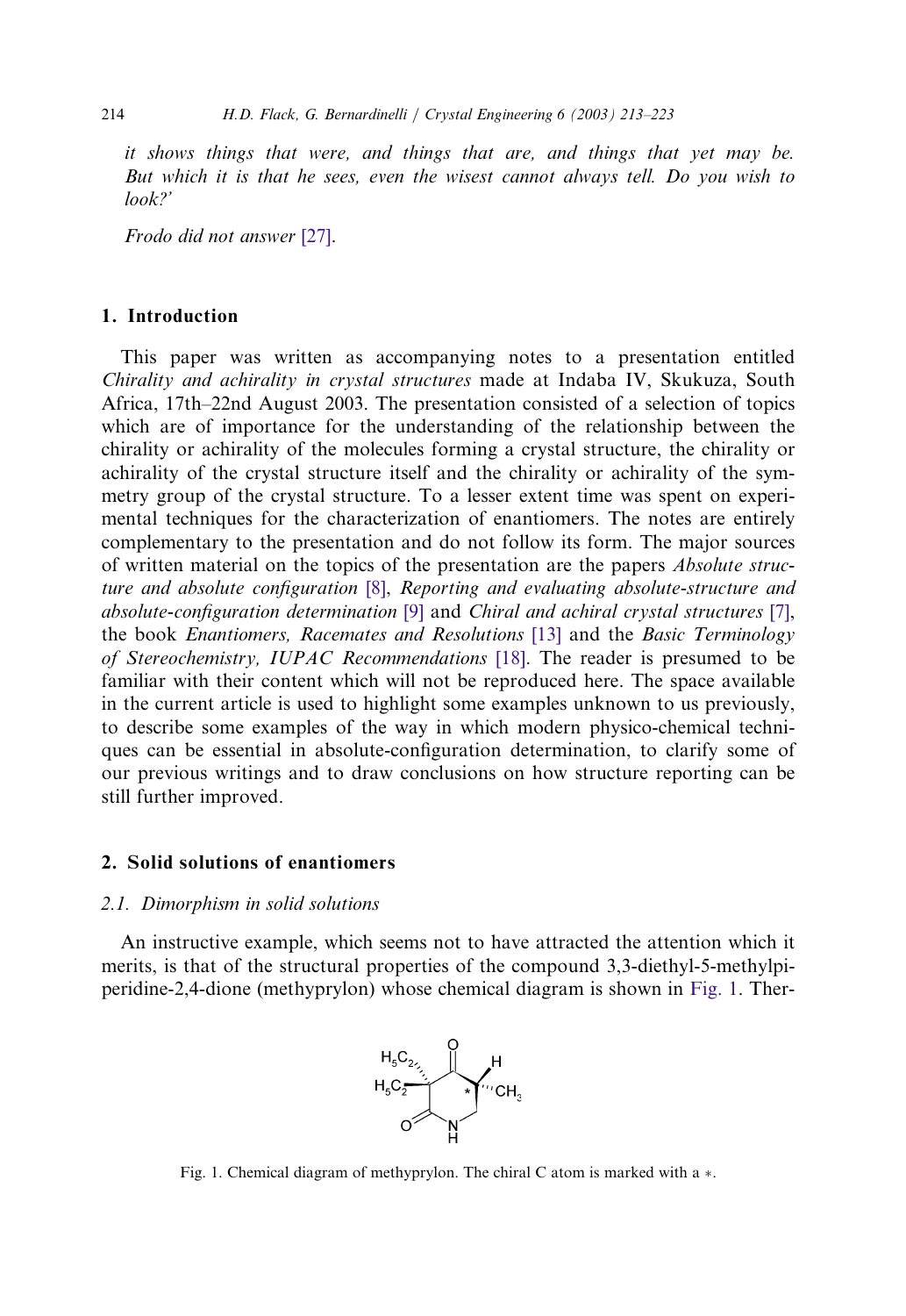mochemical, DSC, contact-method [\[15,25\]](#page-9-0) and crystallographic [\[20\]](#page-9-0) measurements have been made. The work on this compound was highlighted in the review on Structural Chemistry in Helvetica Chimica Acta, 1917–1992 [\[3\].](#page-9-0) The atoms forming the ring, with the exception of the chiral C atom marked by  $a *$ , the two ketonic O atoms and the C atom of the equatorial methyl group lie approximately in a plane. This same plane acts as a mirror plane for the two ethyl groups and the molecule thus presents an approximate mirror symmetry although it is chiral. The space-filling diagrams [\[20\]](#page-9-0) show that the shapes of the two opposite enantiomers are very similar indeed and it comes as no surprise that the opposite enantiomers form a continuous range of solid solutions (mixed crystals) from enantiomerically pure Smethyprylon to enantiomerically pure R-methyprylon. A further significant observation is that the enantiomerically pure samples are dimorphic. Both of the solid phases crystallize in the space group type  $P2_12_12_1$  (Modification I:  $a = 13.12$ ,  $b = 11.69$ ,  $c = 6.83 \text{ Å}$ ; Modification II:  $a = 12.35$ ,  $b = 12.30$ ,  $c = 6.83 \text{ Å}$ ) with essentially the same cell parameter  $c$  whilst  $a$  and  $b$  vary linearly as a function of composition as determined by the optical rotation of a crop of crystals  $(a = 12.738 + 0.00310 [\alpha]_D^{20}, b = 11.996 - 0.00247 [\alpha]_D^{20}$  Å). As pointed out in [\[3\],](#page-9-0) the dimorphism seems inevitable in such a case. Consider the crystal structure of the enantiomerically pure S-methyprylon in the solid phase I. Let us call this the L crystal structure or to be precise  $L$  decorated by  $S$ . As this crystal structure is formed of enantiomerically pure molecules it must be chiral (but see Section 3.2). The enantiomorph of the L decorated by S crystal structure is the D crystal structure formed of pure R-methyprylon molecules i.e. the  $D$  decorated by R crystal structure. Now in the  $L$  decorated by  $S$  crystal structure consider gradually replacing the S-methyprylon by R-methyprylon molecules. As end-point of this replacement, we will obtain the L decorated by R crystal structure composed entirely of R-methyprylon molecules. Clearly this new structure, L decorated by R is not the enantiomorph of the starting structure L decorated by S. The enantiomorph of L decorated by R is D decorated by S and the enantiomorph of L decorated by S is D decorated by R. Clearly for the enantiomerically pure S-methyprylon molecules there are two crystal structures L decorated by S and D decorated by S each with its own enantiomorph formed of enantiomerically pure R-methyprylon molecules.

From the above considerations it seems inescapable that if opposite enantiomers form a continuous range of solid solutions over the full domain of composition, then the enantiomerically pure substance must be dimorphic. Roozeboom's type 1 solid-solution curve [\[23\]](#page-9-0) not only looks highly idealized but contrary to structural chirality principles. The only way for the dimorphism not to appear is for the crystal structures of the enantiomerically pure substances to be achiral. However, no achiral crystal structure of an enantiopure compound is known at present although under the unusual conditions discussed below in Section 3.2 such a structure may in fact exist. In passing, Coquerel [\[5\]](#page-9-0) presents a very interesting review on the heterogeneous equilibria between condensed phases in binary systems of enantiomers but none of those concerned with solid solutions without formation of a stable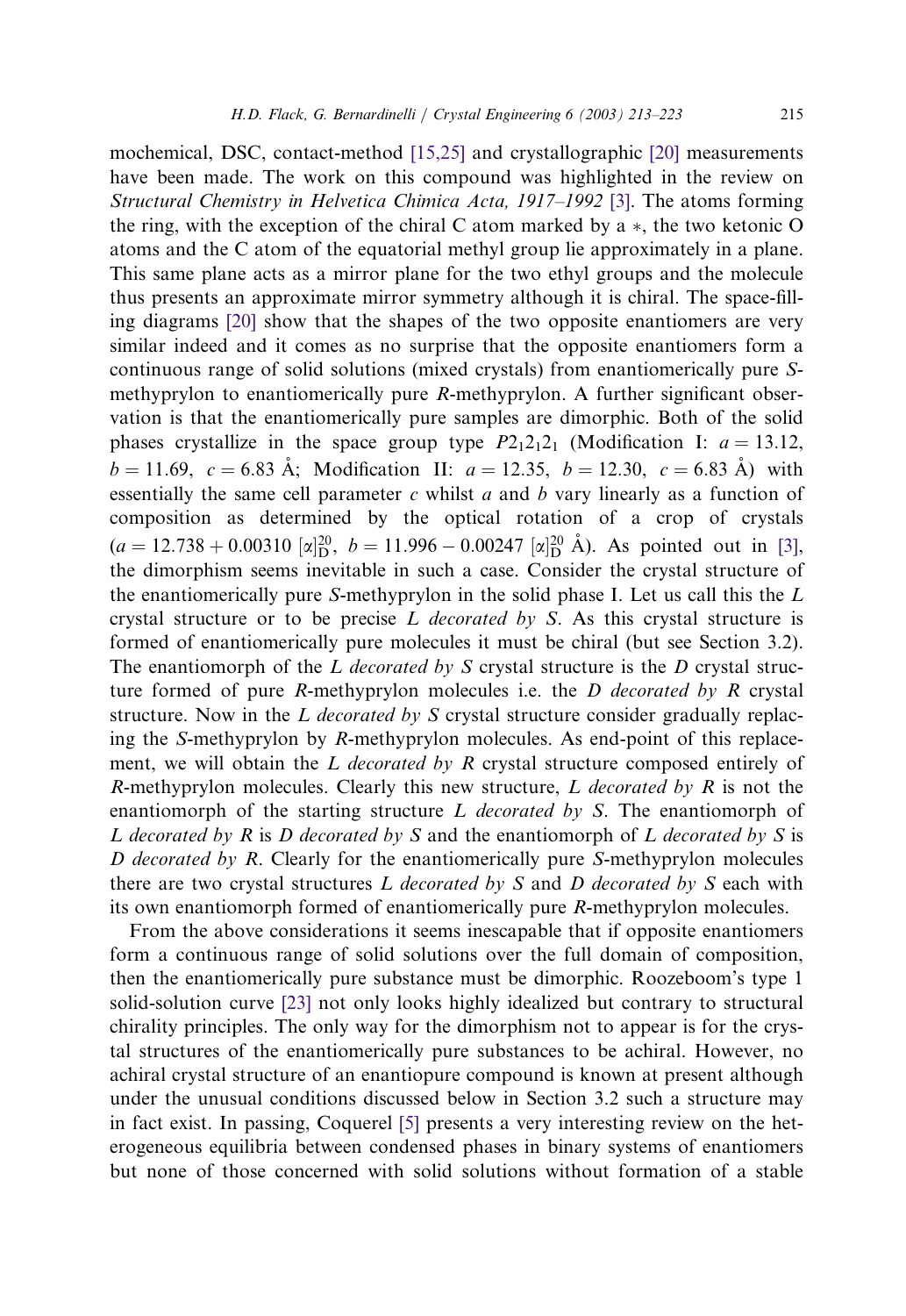homogeneous structure at the racemic composition have the topological and topographical characteristics of that of methyprylon.

# 2.2. Pseudoracemates

As discussed in [\[7\]](#page-9-0), solid solutions of enantiomers are currently known under the unsuitable name of pseudoracemates. However, at the outset [\[14\],](#page-9-0) this term was used to describe unusual crystals of some camphor derivatives which did not appear to be either racemic conglomerates or homogeneous crystals of the racemate. Although X-ray crystallography was unknown at that time, and Roozeboom's classic paper [\[23\]](#page-9-0) on binary phases of enantiomers appeared two years later, Kipping and Pope [\[14\]](#page-9-0) had an ingenious structural model of their pseudoracemates which was not that of a solid solution of enantiomers. Kipping was an organic chemist with an acknowledged reputation of being green-fingered at crystallization [\[28\]](#page-10-0). Apparently, the urban legend was that he kept seeds of all his crystals in his beard, and in cases of difficult crystallizations, he would give his beard a shake and hope that something would fall out and start nucleation [\[29\]](#page-10-0). However, he had a profound knowledge of classical crystallography and was well aware of the discovery of the 230 space groups by Fedorov and Schönflies. He was also well acquainted with the existence in mineralogical samples of crystals twinned by inversion. Kipping and Pope [\[14\]](#page-9-0) had observed striations on their crystals and came to the conclusion that their pseudoracemate crystals of organic molecules grown from a racemic solution were twinned by inversion, although the morphology of the crystals was unable to confirm this hypothesis as the all-important hemihedral faces did not develop. It was thus supposed that these crystals grow from a racemic solution by spontaneous resolution to give a racemic conglomerate in which the macroscopic enantiopure regions are not separate crystals but form an agglomeration of homogeneous domains of opposite chirality with perfectly oriented lattices. So the unsuitable term pseudoracemate has stuck for solid solutions of enantiomers, a state of matter which it was not intended to describe. This twist of changed nomenclature led to the assumption [\[7\]](#page-9-0) that Kipping and Pope [\[14\]](#page-9-0) had necessarily postulated a wrong structural model for their crystals [\[7\].](#page-9-0)

### 3. Crystal structures of enantiomers

# 3.1. Twins by inversion

A very nice demonstration that Kipping's model [\[14\]](#page-9-0) does appear in nature, is afforded by a study of crystals of the resolvable compound hexahelicene [\[10\]](#page-9-0). Crystals grown either from an enantiopure or a racemic solution have the same chiral crystal structure displaying space group  $P2_12_12_1$ . However, taken back into solution, the crystals from the enantiopure solution are optically active whereas those grown from the racemate are either optically inactive or only very weakly so. Crystals from the two batches were etched by solvent. The ones from the enantiopure solution showed no particular macroscopic structure whereas those from the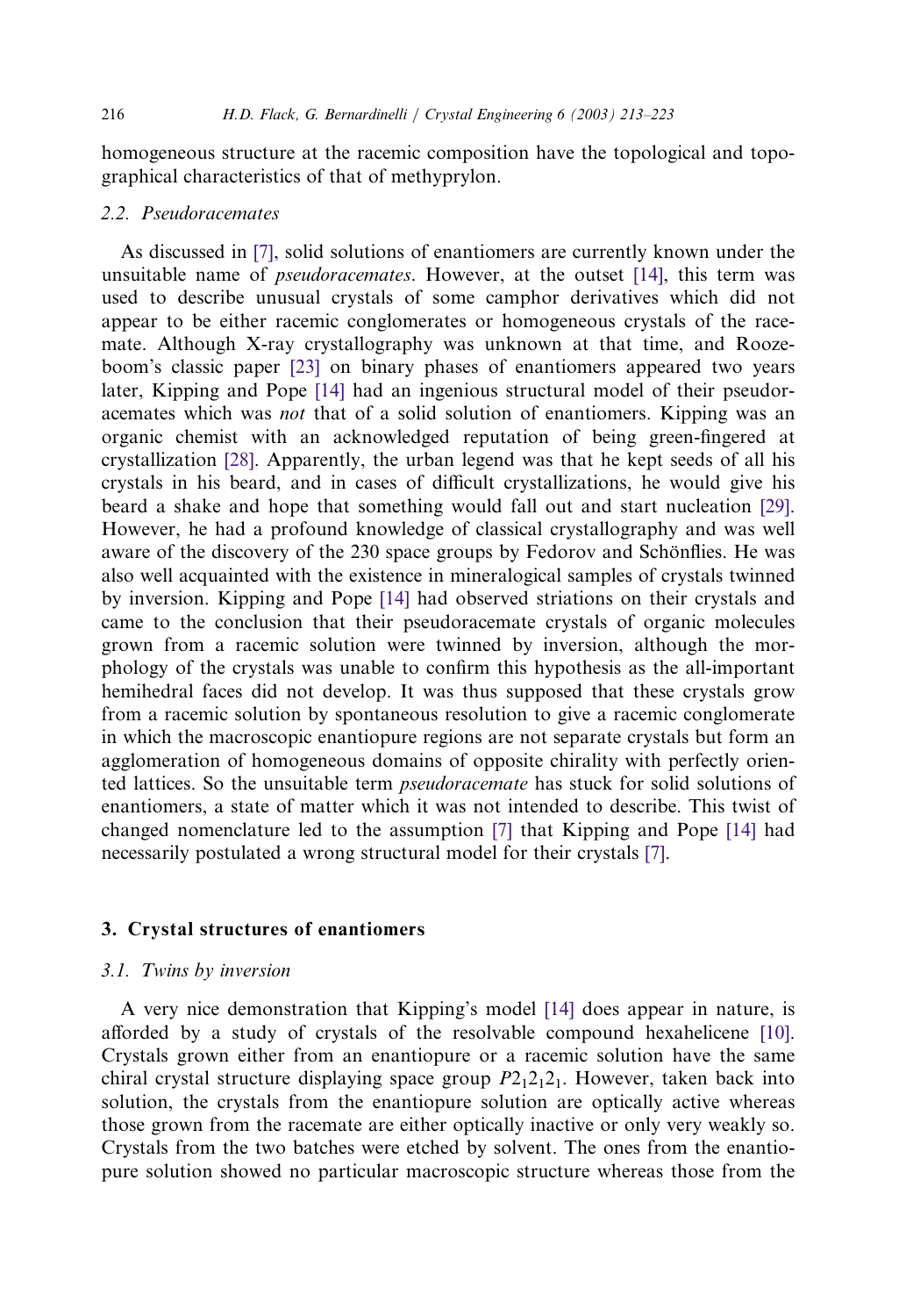racemate display lamellae of thickness  $10-30 \mu$ m. Green and Knossow [\[10\]](#page-9-0) were able to cut out individual lamellae and from the measurement of optical activity in solution to confirm that the lamellae are enantiopure. These observations reveal that the crystals of hexahelicene grown from the racemic solution are twinned by inversion. A further example is given in Section 4.2.

# 3.2. Achiral crystal structures of disordered enantiopure molecules

The compilation [\[13\]](#page-9-0) shows that there is no known achiral crystal structure formed of enantiopure molecules and the standard explanation of this observation has already been presented [\[7\]](#page-9-0). However, from an examination of the intriguing La Coupe du Roi, a way of dissecting an apple into two identical chiral halves, we came to the conclusion that the origin of the lack of achiral crystal structures formed of enantiopure chiral molecules was physical and chemical, and not symmetrical. The reason is that one relies on the property of molecules keeping their own identity in the crystal structure, intermolecular interactions being clearly distinct from intramolecular ones. A very important contribution [\[21\]](#page-9-0) has been made pointing out that our arguments, and the observations [\[13\],](#page-9-0) apply correctly to fully ordered enantiopure crystal structures but one may expect to find exceptions in the case of the average crystal structure of disordered enantiopure crystal structures, for in the average unit cell of a disordered structure, average atoms may approach each other in ways that real atoms do not. Consequently, a close approach in the manner of *La Coupe du Roi* as displayed in Fig. 1 of [\[7\]](#page-9-0) becomes possible with its capacity for making a jump in symmetry, especially from a chiral to an achiral arrangement of average atoms. Despite some effort, we have been unable to identify a known crystal structure for which the well-characterized average crystal structure is achiral but which is composed of disordered enantiopure molecules. The CSD does not allow a direct search for such structures. Moreover to qualify according to these criteria, there must be concrete evidence of the enantiopurity of the compound in the crystal structure and such information is frequently lacking in the older literature. It is essential to prove the enantiopurity, as disordered crystal structures of racemates are commonplace. It may be that one of the crystal structures presented during the poster session at Indaba IV may qualify as being the first authenticated crystal structure of this type. Further investigations are being undertaken.

# 3.3. Dimorphism in enantiopure crystals

In the literature one finds only infrequent reports of crystal structure analyses carried out on opposite enantiomers. Perhaps, it is supposed a priori that the crystal structure of an opposite enantiomer will be the opposite enantiomorph of the crystal structure of the enantiomer and the extra work involved is not worthwhile. Recently, there has been a renewed interest in polymorphism due to the needs of the pharmaceutical industry  $[2]$ . The results  $[1,30]$  on the enantiopure opposite enantiomers of a planar chiral ortho-chloropalladated 2-[tricarbonyl( $\eta^6$ -phenyl)chromium]pyridine complex come as somewhat of a surprise. (For information on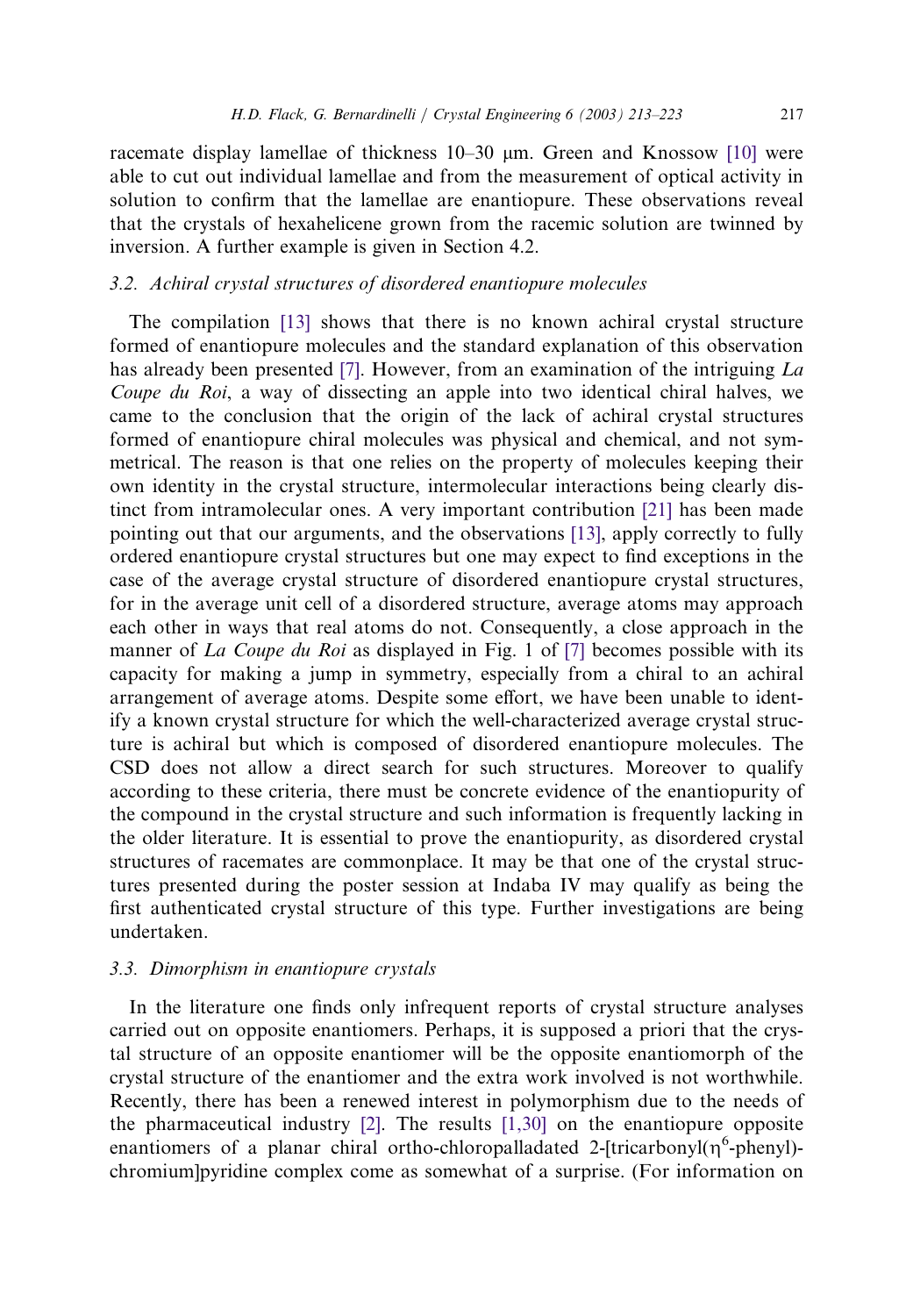planar chirality see [\[18\]](#page-9-0).) The synthesis proceeded by forming an approximately equimolar mixture of two diastereoisomers. These diastereoisomers contain a planar chirality of opposite sense and a chiral centre of identical sense, the latter coming from an enantiopure starting reagent. Following separation of the diastereoisomers by low-temperature chromatography, the chiral centre was removed by chemical reaction resulting in separate products which were essentially enantiopure (ee  $> 96\%$ ) opposite enantiomers, albeit of slightly different purity. Crystals were grown under the same conditions of high supersaturation using dichloromethane as solvent and the crystal structures of these opposite enantiomers were determined. The crystals of the  $(+)$  enantiomer displayed the space group  $P2_1$  with approximate cell dimensions  $a = 6.47$ ,  $b = 12.43$ ,  $c = 14.09$  Å,  $\beta = 96.1^{\circ}$ , Flack's parameter  $x = -0.04(5)$ . The complex is in the  $R_p$  configuration, one disordered dichloromethane in the asymmetric unit and the planes of the aryl rings are perpendicular, forming a herring-bone pattern. The crystals of the  $(-)$ enantiomer displayed the space group  $P_12_12_1$  with approximate cell dimensions  $a = 18.03, b = 18.06, c = 6.60$  Å, Flack's parameter  $x = -0.05(5)$ . The complex is in the  $S_p$  configuration, one ordered molecule of dichloromethane in the asymmetric unit and the planes of the aryl rings are approximately parallel. There is no metrical nor any structural relation between these two crystal structures which are clearly not enantiomorphs. The complexes in them are indeed opposite enantiomers but in different conformations characterised by the orientation of the pyridine ligand bonded to the Pd(II). On recrystallizing the opposite enantiomers by slow diffusion of n-hexane into a solution of the appropriate enantiomer in acetone, crystals were produced which are enantiomorphs. The crystals of the  $(+)$  enantiomer displayed the space group  $P2_1$  with approximate cell dimensions  $a = 6.31$ ,  $b = 12.87, c = 13.77 \text{ Å}, \beta = 97.5^{\circ}, \text{ Flack's parameter } x = -0.01(3)$ . The complex is in the  $R_p$  configuration. The crystals of the  $(-)$  enantiomer displayed the space group  $P2_1$  with approximate cell dimensions  $a = 6.30$ ,  $b = 12.88$ ,  $c = 13.77 \text{ Å}$ ,  $\beta = 97.4^{\circ}$ , Flack's parameter  $x = 0.01(4)$ . The complex is in the S<sub>p</sub> configuration. The complexes in these two structures are opposite enantiomers of the same conformation whilst the two crystal structures are very similar to the herring-bone arrangement of the (+) enantiomer obtained from dichloromethane but contain one ordered molecule of acetone in the asymmetric unit.

We know of no report where crystallization of a racemate undergoing spontaneous resolution produces crystals of the opposite enantiomers which are not enantiomorphs. This may be due to rareness or to shyness!

## 4. Characterization of enantiomers

For the determination of the absolute configuration of an enantiomer to be complete in itself, and hence useful to others, characterization of the substance measured is necessary. In absolute-configuration determination carried out by single-crystal X-ray diffraction, it is the single crystal used for the diffraction experi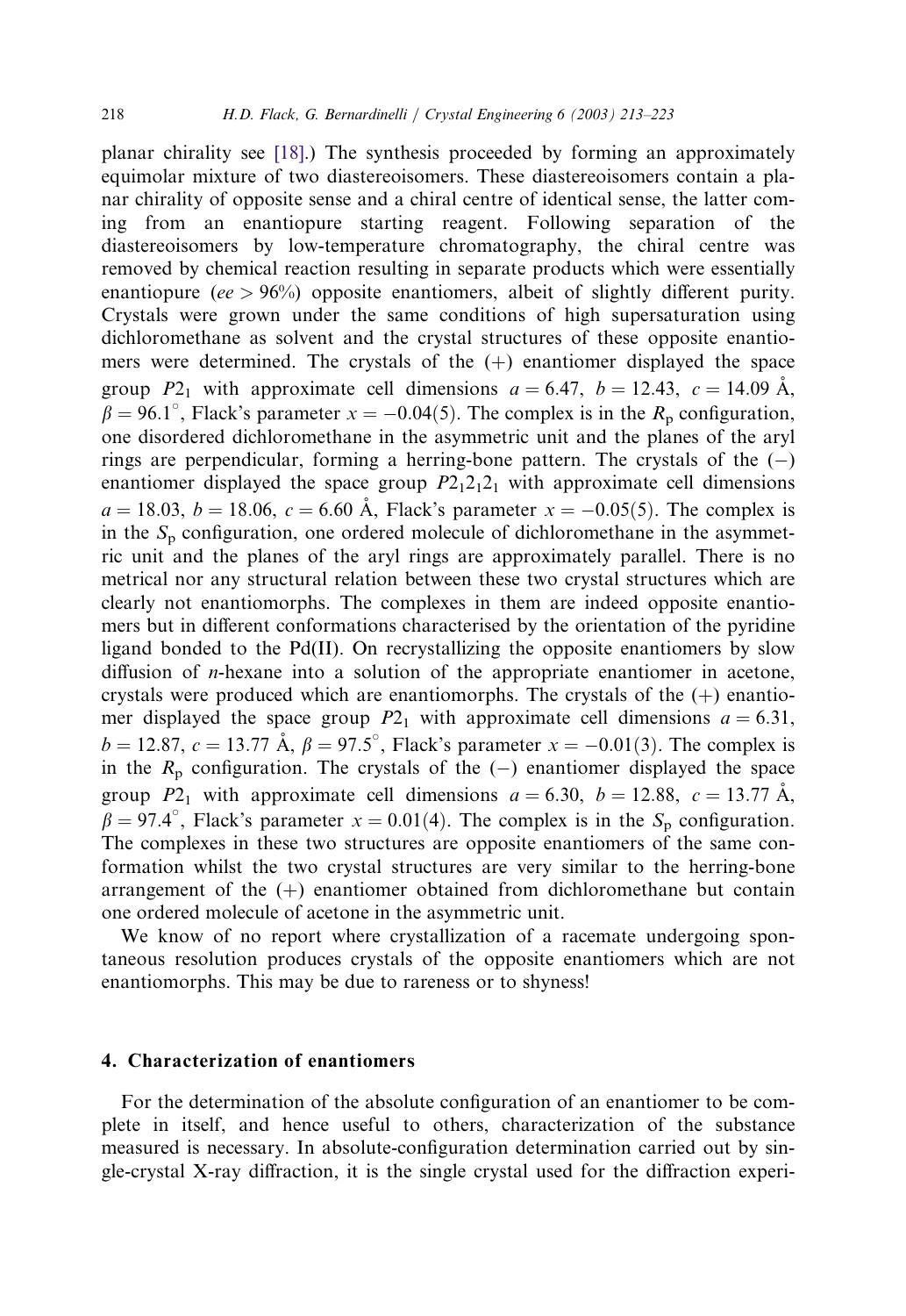ments which needs to be characterized. Notwithstanding that in many cases characterization of the bulk in solution is adequate if sufficient attention is paid to detail, in the following we give consideration to, and present examples of, the characterization of a single crystal. The mass of a single crystal of an organic compound, containing no heavy atoms, as used for diffraction experiments is of the order of  $1 \mu$ g.

## 4.1. Optical activity

Optical rotation is the classic method of characterizing the chirality of a bulk product in solution or in the melt. It suffers, however, from several limitations. Being a single-wavelength technique, the effect of impurities is difficult to identify. For the structure analyst, this is especially important as the glue used to adhere the crystal to a fibre may be optically active and act as a source of impurity. Moreover, a quantity of material orders of magnitude greater than the mass of a typical diffraction crystal is necessary for measurements of the optical rotation.

# 4.2. Circular dichroism

CD is the name given to the difference absorption spectrum of a compound in solution, the difference being between left- and right-circularly polarized light. For this spectrum to show absorption bands, the compound must contain a chromophore. The CD-spectra of enantiopure opposite enantiomers in solutions of identical concentration are mirror images of one another. Only a small quantity of material, of about the mass of one single crystal, is sufficient to obtain a CDspectrum. Moreover, as CD is a dispersive technique measured over a range of wavelengths, the effect of impurities is easier to estimate. In an early unpublished work [\[24\],](#page-10-0) CD spectra had been successfully used to characterize a pharmaceutical product in an absolute-configuration determination and Hareda [\[11\]](#page-9-0) had also later proned the use of CD to characterize enantiomers in absolute-configuration determinations. As an example, we quote a recent case from our laboratories in Geneva. A new chiral chromium complex ( $\eta^6$  hexamethylbenzene)Cr(CO)<sub>2</sub>(exo- $\eta^2$ -methylacrylate) [\[16\]](#page-9-0) was synthesised, and crystals were grown from a solution of the racemate. The crystal structure is chiral displaying the space group  $P2_12_12_1$ . One would suspect that the crystallization had proceeded by spontaneous resolution giving rise to a racemic conglomerate. The chromium in the complex is a significant resonant scatterer for X-rays (anomalous dispersion) which suggested that one might be able to determine the absolute structure of the crystals and the absolute configuration of the molecules *if* the enantiomers could be characterized satisfactorily. Two different crystals were measured by X-ray diffraction and gave values for the Flack parameter [\[6\]](#page-9-0) x of 0.36(4) [ee = 28(8)%] and 0.90(3) [ee = -80(6)%]. Both crystals are thus twinned by inversion, being in effect oriented agglomerations of enantiopure domains containing molecules of opposite chirality in the manner of the model [\[14\]](#page-9-0) as further witnessed in hexahelicene [\[10\]](#page-9-0). Moreover, the second crystal shows a higher enantiomeric excess than the first but contains a majority of the enantiomer opposite to that present as majority component in the first crystal.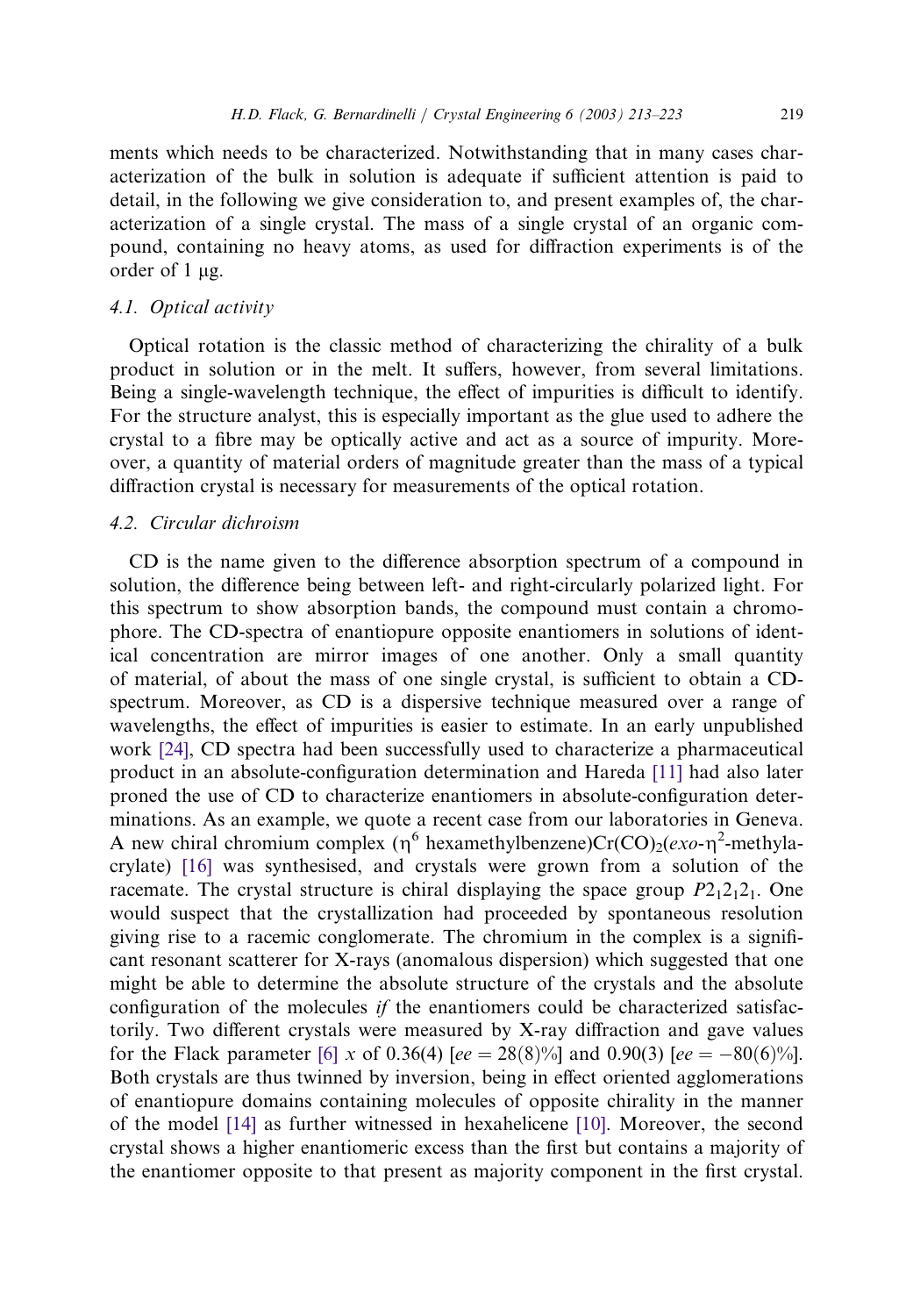The two crystals were put into separate solutions and the CD-spectra of these were measured and normalized to equal crystal volume. The CD-spectrum of the solution from crystal 1 is indeed weaker and in form the mirror image of that from crystal 2. The ratio of the enantiomeric excesses from the X-ray diffraction gives a value of  $-0.35(10)$  whereas the ratio of the normalized peak heights at 350 nm of the CD spectra is  $-0.42$ . The agreement is very good indeed. So long as a CDspectrum of a solution of the crystal used for the diffraction experiment is published with the results of the structure analysis, it will be justifiable to claim that the absolute configuration has been determined. This is very satisfactory considering that one is working from a racemate in solution.

## 4.3. Enantioselective chromatography

The synthesis of an N-sulphonated aziridine, N-tricyclo<sup>[2.2.1.0<sup>2,6</sup>]hept-3-yl-p-</sup> toluenesulfonamide, resulted in an enantiomeric mixture which was found to have an ee of  $43\%$  of the  $(1R,3R,6S)$  enantiomer [\[19,31\]](#page-9-0). The enantiomers were separated by semi-preparative HPLC on Chiracel OD H using hexane/isopropanol 9:1 at 0.5 ml/min giving retention times of 15.3 and 16.3 min. The product from the minority component (retention time 15.3 min) was used to make crystals. Their crystal structure is chiral displaying space group  $P_1$ , Flack parameter [\[6\]](#page-9-0)  $x = -0.03(12)$ , and the molecular conformation was determined to be (1S,3S,6R). The retention time and experimental conditions provide a sufficient characterisation of the enantiomer in the absolute-configuration determination. In this case, it would not have been possible to use optical activity or CD as these effects are far too weak:  $[\alpha]_D = 0.7^{\circ}$  for 43% ee and the CD spectrum is flat.

# 5. Non-centrosymmetric achiral crystal structures

Crystal structures which are non-centrosymmetric and achiral (NA) are a rich source of misunderstanding and misinterpretation. A general consideration to this topic is given in [\[7\]](#page-9-0) followed by a detailed explanation of the *anti-wurtzite* case in [\[12\].](#page-9-0) The space groups of NA crystal structures belong to the following geometric crystal classes: m, mm2,  $\bar{4}$ ,  $\bar{4}2m$ , 4mm, 3m,  $\bar{6}$ ,  $\bar{6}m$ 2, 6mm and  $\bar{4}3m$ , all of which are non-centrosymmetric but contain symmetry operations of the second kind.

Misunderstandings arise in part because the symmetry conditions for a crystal structure to be chiral (i.e. the symmetry group must only contain symmetry operations of the first kind) are not the same as for the possible appearance of intensity differences between Friedel opposites in an X-ray diffraction pattern (i.e. the symmetry group must be non-centrosymmetric). So the NA crystal structures have the peculiarity of possibly displaying X-ray diffraction intensity differences between Friedel opposites without being capable of distinguishing the chirality of the crystal structure because it is in fact achiral. Unfortunately in the minds of many structure analysts differences in intensity between Friedel opposites are automatically and invariably associated with chirality. In the NA crystal structures this association is false. (For intensity differences between Friedel opposites to be observable one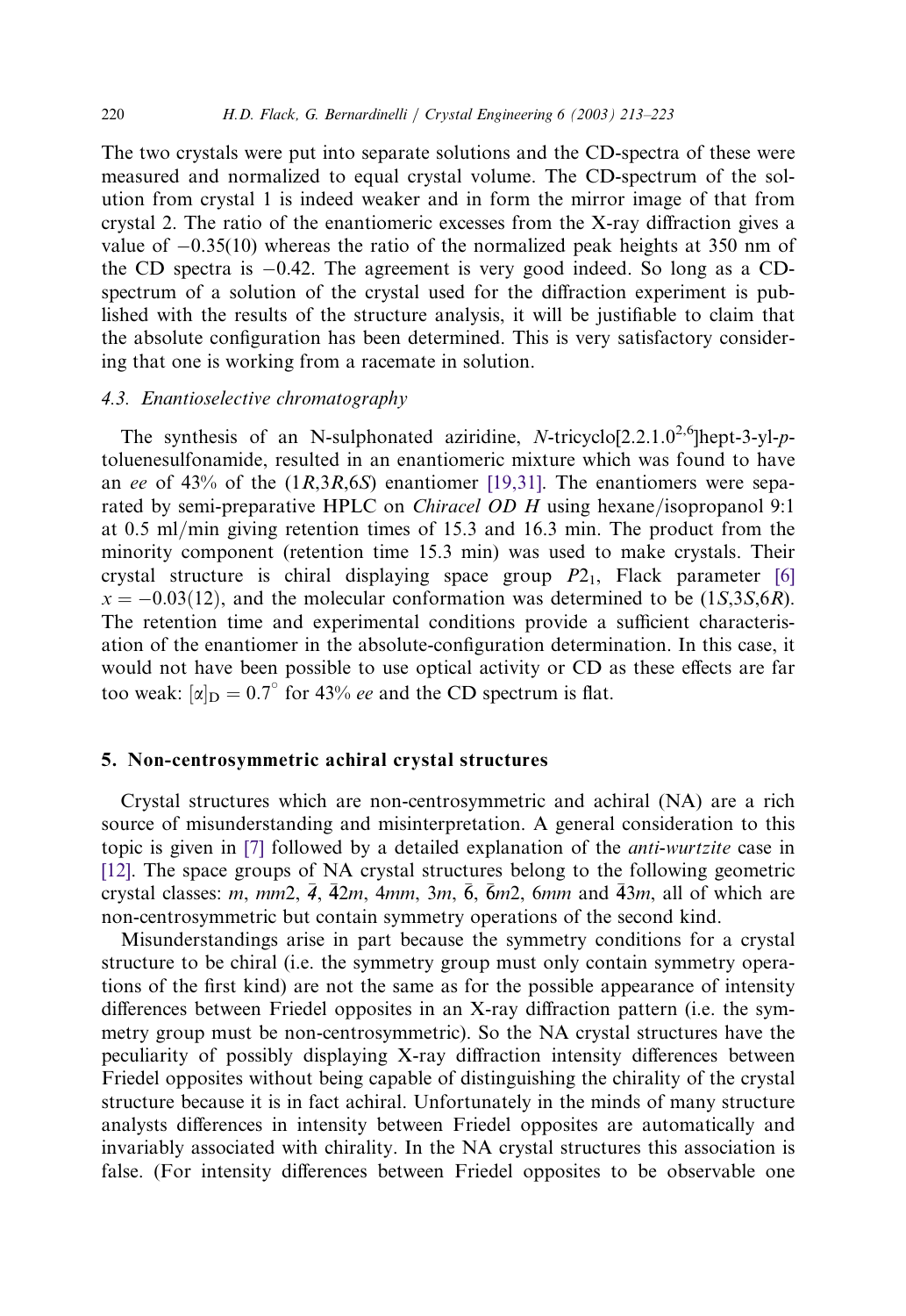necessary, but not sufficient, condition is that the crystal must contain atoms which are significant resonant scatterers.)

Of a more fundamental nature in this misunderstanding is the precise definition of chirality and achirality (see [\[7\]\)](#page-9-0). It is not required that an achiral object be identical to its mirror image or image in a point but only that this image may be brought into congruence with the initial object after some suitable pure rotation and translation. The pure rotation and translation are crucial here and find a correspondence in the chemist's world of working in the liquid and gaseous phases where molecules are continuously tumbling around by pure rotation and translation. In this world the orientation of the molecules is random or hidden, and may not be determined. All that may be achieved by suitable experimentation is to distinguish between opposite enantiomers. On the other hand crystallographers work in the solid state where the orientation of crystals and the molecules that compose them can be detected. As a side-product one also determines the chirality of the crystal, if it is chiral, and if that is achieved the chirality of the molecules composing the crystal, if they are chiral. What is determined by the intensity differences of the Friedel opposites of an NA crystal structure is not its chirality, since it is achiral, but its complete orientation. These intensity differences resolve an orientation ambiguity which may be represented as the choice between two orientations of the crystal structure related one to another by inversion through a point. According to the symmetry of the NA crystal structure, this orientation has other representations and in every case this orientation ambiguity may be represented as a pure rotation. Any NA object has the slightly curious property that its image in a point can be produced by a pure rotation.

## 6. Concluding remarks

The database CSDsymmetry [\[26\]](#page-10-0) created from the entries in the Cambridge Structural Database (CSD) using an algorithm which perceives molecular symmetry is an important contribution to the study of molecular crystal structures. However, the algorithm does not permit the assignment of absolute configuration to chiral molecules and this is a particular handicap in the study of those structures containing more than one molecule in the asymmetric region of the unit cell. Information on molecular symmetry and chirality should be included as an integral part of a primary publication of a crystal structure. Unfortunately, no complete nomenclature has yet been devised for reporting this information and for its encoding in a standardized form such as CIF. In our opinion, the nomenclature [\[4\]](#page-9-0) is likely to prove the most suitable as a basis for generalization and standardization.

On reading Section 4, it is evident that the techniques of CD spectra and enantioselective chromatography are very powerful in the characterization of the enantiomers composing a crystal used for diffraction studies. The measurement and subsequent reporting of such information in a standardized encoding such as CIF needs to be actively encouraged in publications of crystal structures.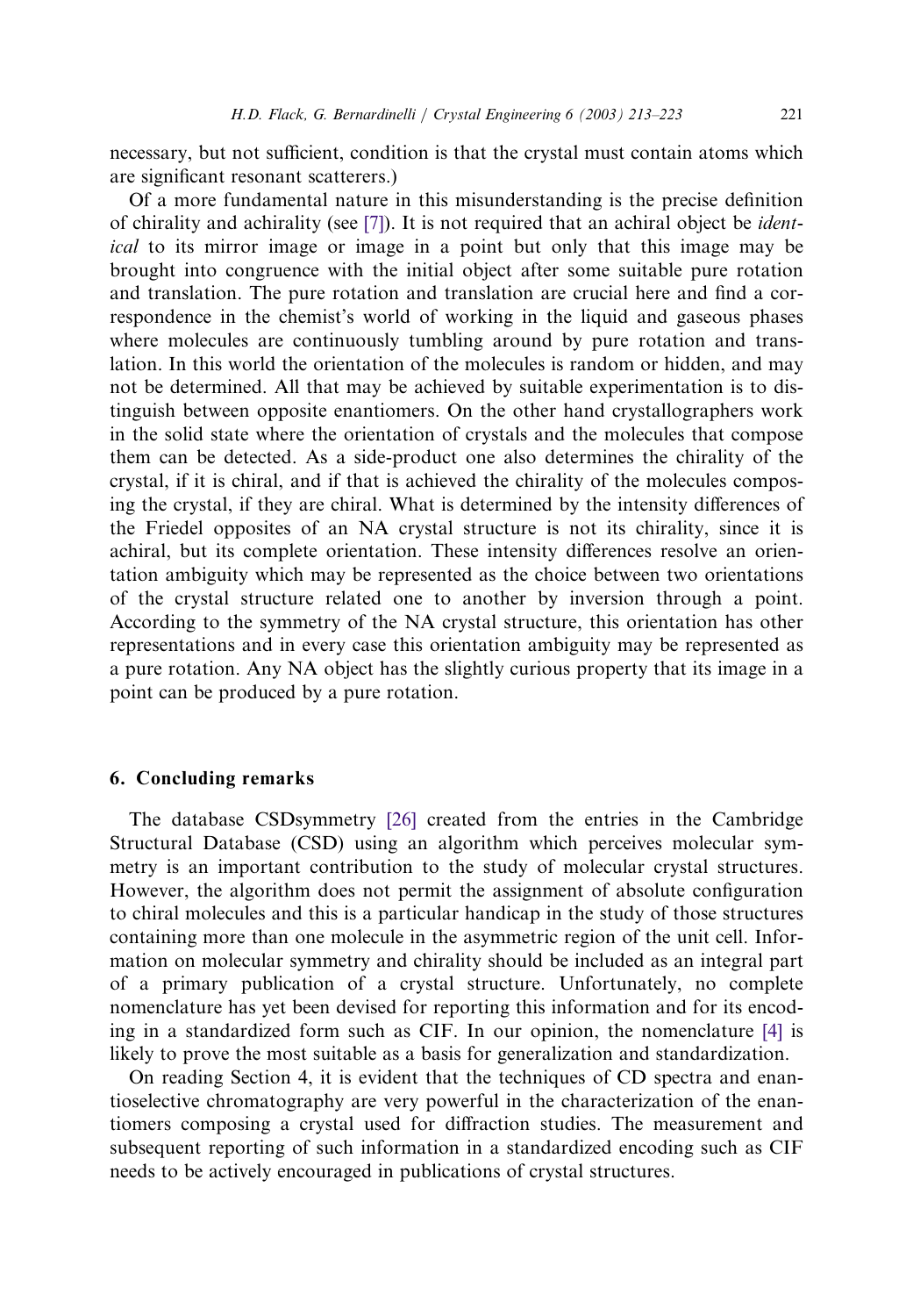<span id="page-9-0"></span>Some preliminary results [22] show significant progress in the use of measurements of selected pairs of Friedel opposites to determine the absolute configuration of light-atom structures. Further work is in progress. The selection and experimental techniques come from an earlier publication [17] but the new method has a sounder statistical basis and is not limited to enantiopure compounds.

It is becoming more frequent nowadays to use the terms resonant scattering and resonant scatterer in place of the phenomenological terms anomalous dispersion, anomalous scattering, anomalous scatterer and dispersive scatterer. These latter terms made good sense at the time of the experimental proof of this type of scattering event with X-rays, stressing the discontinuous nature of the scattering phenomenon as a function of wavelength. However, anomalous may also be used to mean deviant leading to the impression that the physical basis of the phenomenon is not well understood. Moreover, *dispersion* implies correctly that the scattering is wavelength dependent but gives no hint as to the physical process which gives rise to this dependency. At a time when this type of scattering is exploited so often and so successfully, and its physical basis is so well established, it seems natural to use terms which stress the physical basis of the scattering process rather than its phenomenological behaviour.

# References

- [1] A. Berger, J.-P. Djukic, M. Pfeffer, A. de Cian, N. Kyritsakas-Gruber, J. Lacour, L. Vial, Chem. Commun. (2003) 658–659.
- [2] J. Bernstein, Polymorphism in Molecular Crystals, Clarendon Press, Oxford, 2002.
- [3] H.-B. Bürgi, J.D. Dunitz, Helv. Chim. Acta 76 (1993) 1115–1166.
- [4] N.Yu. Chernikova, V.K. Bel'skii, P.M. Zorkii, J. Struct. Chem. 31 (1991) 661–666.
- [5] G. Coquerel, Enantiomer 5 (2000) 481–498.
- [6] H.D. Flack, Acta Cryst. A39 (1983) 876–881.
- [7] H.D. Flack, Helv. Chim. Acta 86 (2003) 905–921.
- [8] H.D. Flack, G. Bernardinelli, Acta Cryst. A55 (1999) 908–915.
- [9] H.D. Flack, G. Bernardinelli, J. Appl. Cryst. 33 (2000) 1143–1148.
- [10] B.S. Green, M. Knossow, Science 214 (1981) 795–797.
- [11] N. Hareda, Enantiomer 1 (1996) 81-82.
- [12] M. Hostettler, H.D. Flack, Acta Cryst. B59 (2003) 537–538.
- [13] J. Jacques, A. Collet, S. Wilen, Enantiomers, Racemates, and Resolutions, Wiley, New York, 1981, Reissue with corrections, Krieger, Malabar, 1994.
- [14] F.S. Kipping, W.J. Pope, J. Chem. Soc. Trans. 71 (1897) 989–1001.
- [15] M. Kuhnert-Brandstätter, K. Schleich, K. Vogler, Monatsh. Chem. 101 (1970) 1817–1823.
- [16] E.P. Kündig, G. Bernardinelli, M. Kondratenko, F. Robvieux, P. Romanens, Helv. Chim. Acta 86 (2003) 4169–4184.
- [17] Y. Le Page, E.J. Gabe, G.J. Gainsford, J. Appl. Cryst. 23 (1990) 406-411.
- [18] G.P. Moss, Pure Appl. Chem. 68 (1996) 2193–2222, (Basic Terminology of Stereochemistry, IUPAC Recommendations 1996, available from http://www.chem.qmul.ac.uk/iupac/stereo/).
- [19] P. Müller, D. Riegert, G. Bernardinelli, Helv. Chim. Acta 87 (2004) 227-239.
- [20] W.E. Oberhänsli, Helv. Chim. Acta 65 (1982) 924–933.
- [21] S. Ohba (2003) Private communication.
- [22] S. Parsons, Contribution E0043 to American Crystallographic Association Meeting, San Antonio, Texas, USA, 25th–30th May, 2002.
- [23] H.W.B. Roozeboom, Z. Phys. Chem. 28 (1899) 494–517.